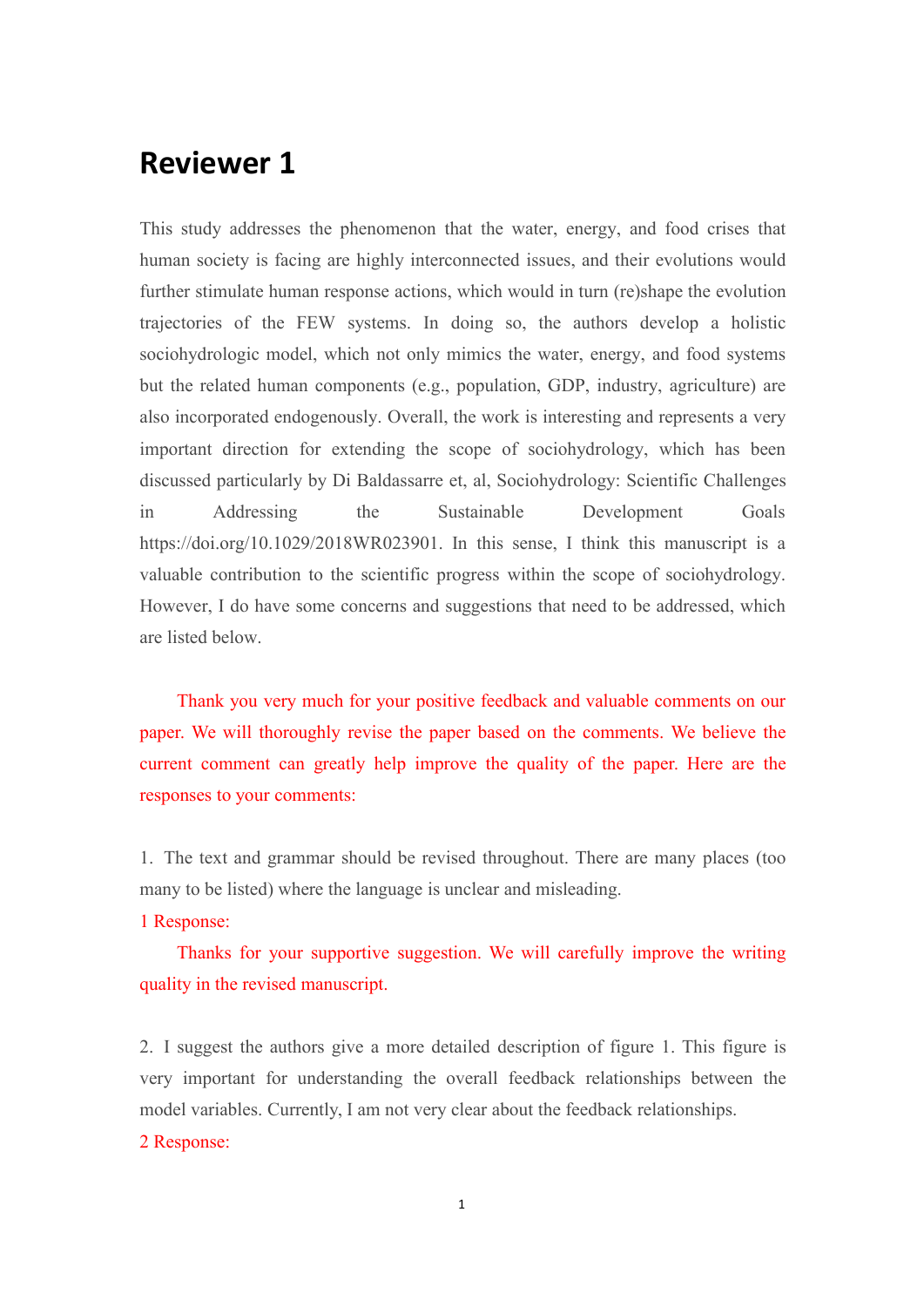Thanks for your supportive suggestion. We quite agree with your opinion. We are going to give more details for the description about the primary feedback loop driven by environmental awareness in Figure 1. Description for connection between water system and energy system as well as food system will be improved as follow: The water demands and available water resources are further inputted into water resources allocation model to determine water supply and water shortage for every water use sector in each operational zone. The water supply for these five sectors and agriculture water shortage rates as outputs from water system module are taken as the inputs of energy system module and food system module to determine the energy consumption and food production, respectively. And description for feedback driven by environment awareness will be improved as follow: As environmental awareness accumulates over its critical value, negative feedback on socioeconomic sectors (i.e., population, GDP and crop area) will be triggered to constrain the increase of water demand and further energy consumption and food production to sustain the WEFS nexus.

3. I have some concerns about equations (2)-(5). First, this seems not the Malthus growth model. In the Malthus growth model, the right side of equations 2-5 should be N, G, A, and WQ, respectively, instead of N0, etc. please check if it is a typo. Second, there is an exponential term which the authors call the technology effect, dampening the growth rate of the state variables. This is not very convincing. I believe that technology development would contribute to water conservation activities and thus reduce water use quota, but I do not understand why it would have a negative effect on GDP, population and crop area, this is somewhat counter-intuitive. Third, equation (5). Why is there a negative sign in front of WQ? From table 2, rqwu is already a negative value (i.e., -0.02). If you intend to indicate that the water use quota is decreasing over time, one negative sign needs to be removed. In addition, in this case, the exponential term would dampen the decreasing rate of water use quota. This might not be reasonable, because technology development is always supposed to accelerate the decreasing of water use quota instead of dampening it. Fourth, there is a term representing the effect of GDP on water use quota in equation (5). I assume the rationale is that GDP development would prompt the advancement of water-saving technology. But the effect of technology has already been considered by the exponential term. I think perhaps the equation (5) is over-complex. Fifth, line 155, the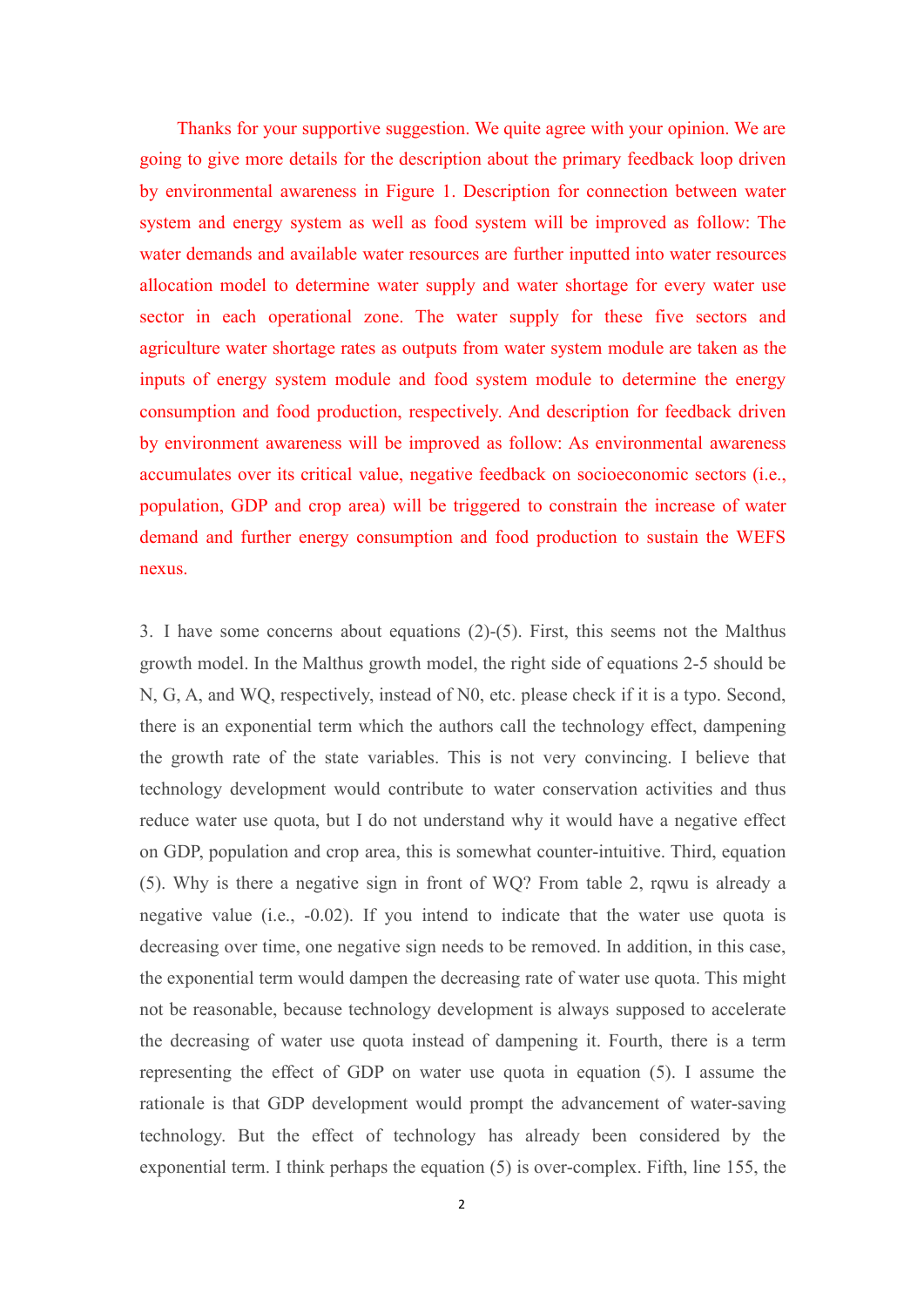authors claim that this study considers municipal and rural water consumption, industrial water consumption and agricultural water consumption, so I think there should be a distinction of water use quota for each of these types of water use. However, there seems no distinction between the different types of water use in equation (5).

# 3.1 Response to the first comment:

Thanks for your supportive suggestion. We are going to add the original Malthusian growth equation in revised manuscript. And the forms of equations for population, GDP and crop area will be corrected in equation (3)-(5). As socioeconomic factors in original Malthusian growth model without constraints will explode to infinity in a long-time evolution, the growth rates of population, GDP and crop area are assumed to increase with decreasing rates as time goes. And feedback functions as well as environmental capacities of socioeconomic variables are adopted to constrain the infinity evolution of these socioeconomic variables through equation (3)-(5) (Feng et al., 2016; Hritonenko and Yatsenko, 1999) The equation (4) for GDP simulation is taken as an example here:

$$
\begin{cases}\n\frac{dG_t}{dt} = r_{G,t} * G_t & (4) \\
r_{G,t} = \begin{cases}\nr_{G,t} * (1 + \kappa_G * \exp(-\varphi_G t)) + f_2(E) & G_t \le G_{cap} \\
\text{Min}(0, r_{G,t} * (1 + \kappa_G * \exp(-\varphi_G t)) + f_2(E)) & G_t > G_{cap}\n\end{cases}\n\end{cases}
$$
\n(4)

where  $G_t$  is the GDP in *t*th year;  $GDP_{cap}$ , is the environmental capacity of GDP;  $r_{G,0}$  is the growth rate of GDP in baseline year, which is observed from history data;  $r_{G, t}$  is the growth rates of GDP in *t*th year;  $\kappa_G^*$ exp(- $\varphi_G t$ ) is used to depict the impacts of technology development on evolution of GDP;  $E$  is environmental awareness;  $f_2$  is the feedback function.

# 3.2 Response to the second comment:

Thanks for your supportive suggestion. Taking the GDP simulation as an example, the exponential term (e.g.,  $exp(-\varphi_G t)$ ) is used to depict the impacts of technology development on GDP evolution, and further determine the growth rate of GDP. GDP is assumed to increase but with a decreasing rate, as the difficulty for increasing GDP is increasing as time goes, which can be fitly accounted by the exponential term (i.e.,  $exp(-\varphi_G t)$  is non-negative and decrease over time, keeping GDP increasing with a decreasing rate).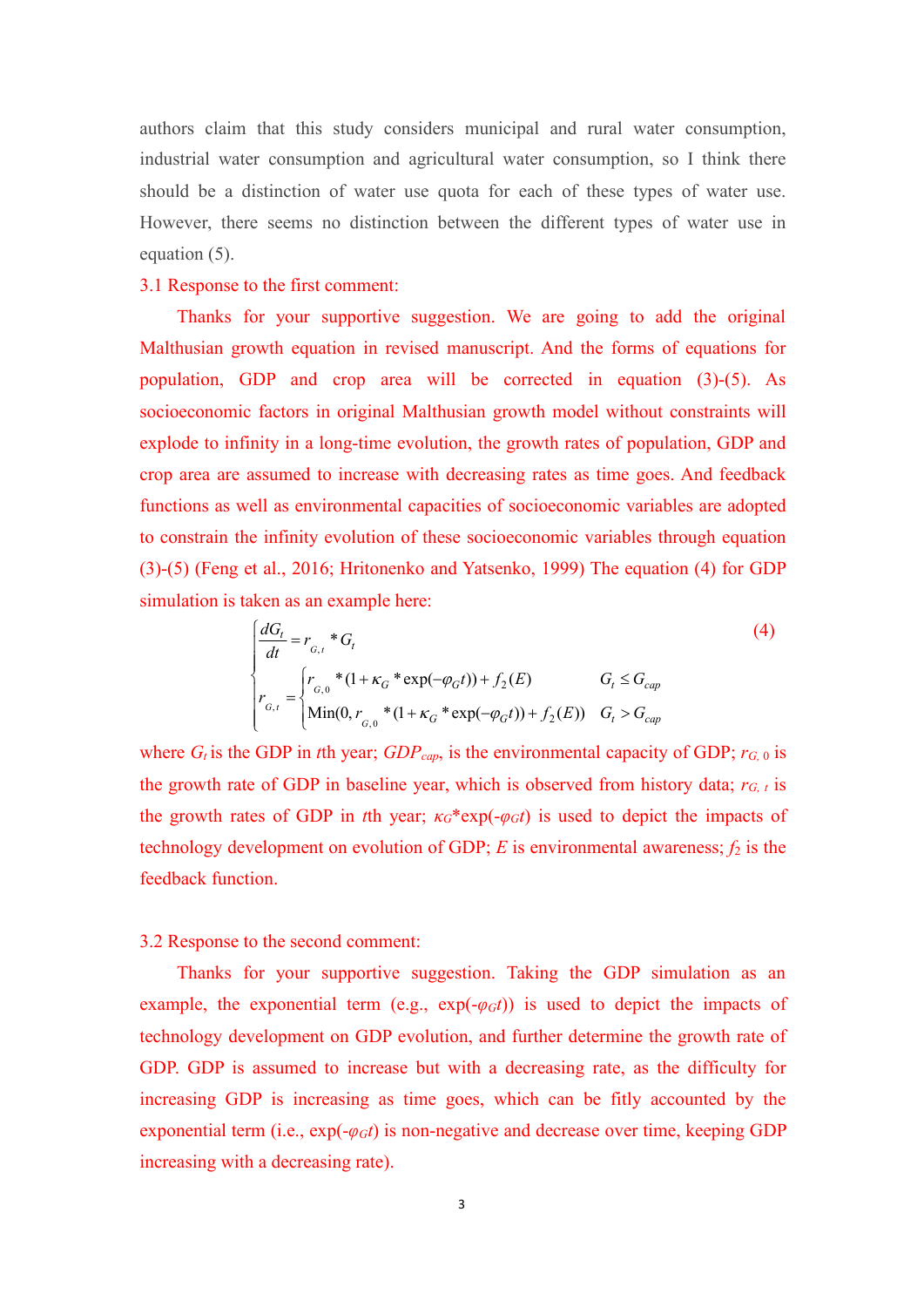#### 3.3 Response to the third comment:

Thanks for your supportive comment. We will take your valuable suggestion and remove the negative sign in equation (6) for water use quota simulation. The exponential term would dampen the decreasing rate of water use quota as time goes, rather than water use quota as discussed in '3.2 Response', as the difficulty of saving water by the advances in technology is increasing over time.

$$
\begin{cases}\n\frac{dWQ_{i,j}}{dt} = WQ_{i,j}^t * r_{qwu,t} \\
r_{qwu,t} = r_{qwu,0} (1 - \kappa_{qwu} * \exp(-\varphi_{qwu} t))\n\end{cases}
$$
\n(6)

where  $WQ_{i,j}^t$  is the water use quota of *j*th water user in *i*th operational zone in *t*th year; *r*<sub>*qwu,* 0 and *r*<sub>*qwu, t*</sub> are the growth rates of water use quotas in baseline year and *t*th year,</sub> respectively; *κqwu*\*exp(-*φqwut*) is used to depict the water-saving effect of technology development on evolution of water use quota.

## 3.4 Response to the fourth comment:

Thanks for your supportive comment. We will take this valuable suggestion and remove the feedback driven by the changing rate of GDP.The model will be re-built and the results will be updated.3.5 Response to the fifth comment:

Thanks for your supportive suggestion. We have considered the different types of water use in each operational zone for water quota use simulation. We will improve the equation for water use quota by adding subscripts to show the distinctions between the different types of water use in different operational zones.

4. The description of the water resources allocation in section 2.1.2 is too simple. I cannot understand the rationale behind equations 6 and 7. Especially, reservoir operation is an important focus of this study, I suggest the authors give some more detailed descriptions of the water resources allocation processes. Currently, it is difficult to see how the water shortage rate is calculated in equation 7.

#### 4 Response: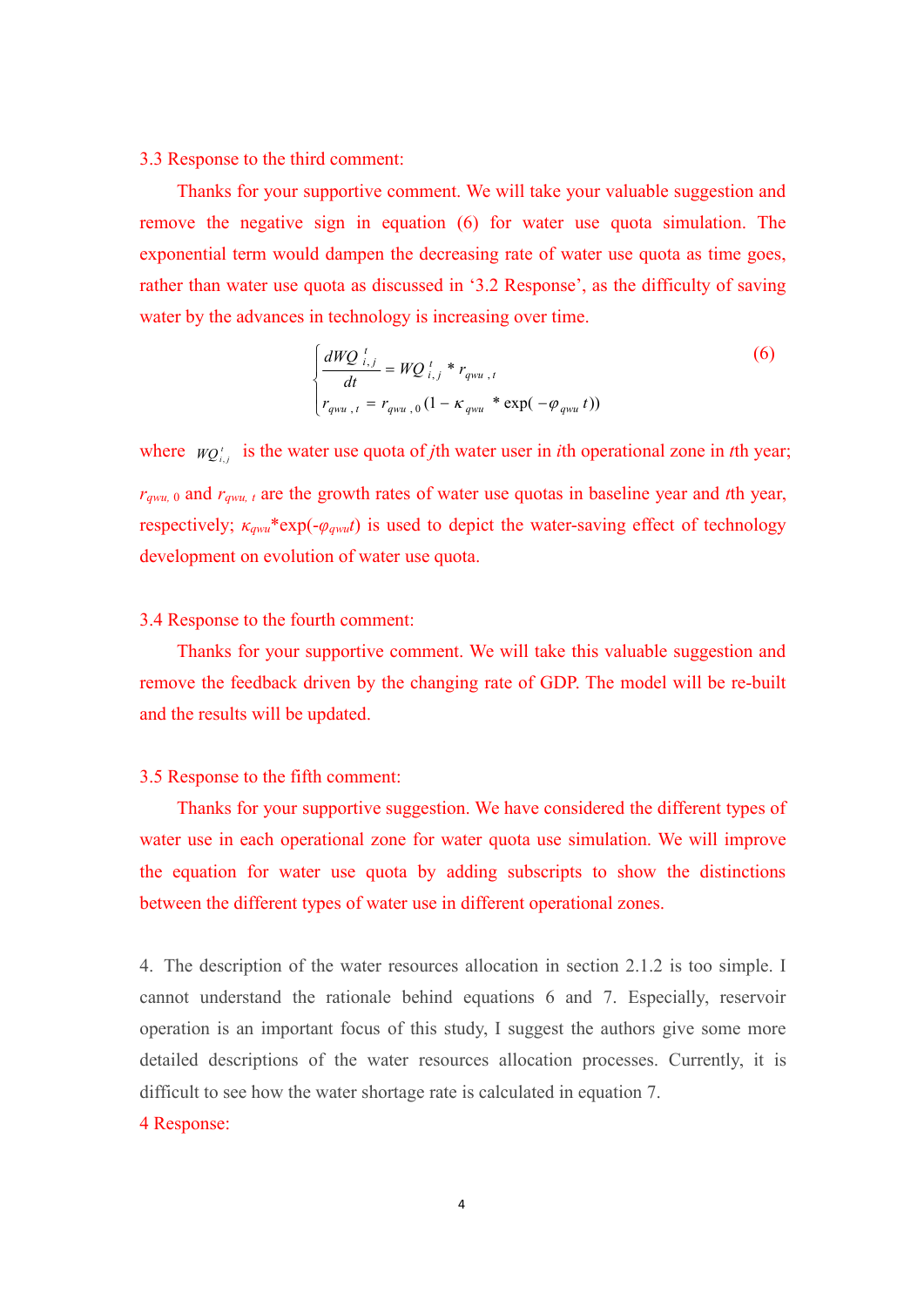Thanks for your supportive comment. We will take your valuable suggestion. More details for Interactive River-Aquifer Simulation (IRAS) water resources allocation model will be given in our manuscript.

Temporal resolutions for IRAS model will be added as follow. "IRAS model runs on a yearly loop. The year is divided into user-defined time step, and each time step is broken into user-defined sub-time-step, base on which water resources allocation conducts."

Detailed descriptions for water shortage estimation will also be added as follow. "Water shortage at demand node should be firstly determined on basis of its water demand and total water supply. The total water supply consists of natural water inflow (i.e., local water availability) and water supply from reservoir. In each sub-time-step (except the first), the average natural water inflow in previous *sts*-1 sub-time-step is estimated as the extrapolated natural water inflow in rest sub-time-steps by equation (7). The water shortage can then be determined by deducting the demand reduction, the total real-time water inflow and the extrapolated natural water inflow from water demand through equation (8). The total water shortage rate can then be determined by equation (9)."

The water shortage at demand node calls for water release from corresponding reservoir node according to their hydrological connections. The amount of water release from reservoir depends on water availability for demand-driven reservoir and operational rules for supply-driven reservoir, respectively, details of which will be given in revised manuscript.

$$
WE_{i,j}^{sts} = (\sum_{1}^{sts-1} WTSup_{i,j}^{sts} - \sum_{1}^{sts-1} WRSup_{i,j}^{sts}) * \frac{(Tsts - sts + 1)}{(sts - 1)}
$$
(7)

$$
WS_{i,j}^{ss} = \frac{WD_{i,j}^{ss}(1 - f_{red}) - \sum_{1}^{sts} WTSup_{in}^{ss} - WE_{i,j}^{sts}}{Tsts - sts + 1}
$$
 (8)

$$
WSR_{i,j}^{t} = \frac{\sum_{ts} \sum_{sts} WS_{i,j}^{sts}}{\sum_{ts} WD_{i,j}^{ts}}
$$
(9)

where *ts*is the current time step; *Tsts* is the total number of the sub-time-step; *sts* is the current sub-time-step;  $WE_{i,j}^{ss}$  is the extrapolated natural water inflow for *j*th water use sector in *i*th operational zone;  $WTSup_{i,j}^{ss}$  is the total water supply;  $WRSup_{i,j}^{ss}$  is the water supply from reservoir;  $WD^{ts}_{i,j}$  is the water demand;  $f_{red}$  is the demand reduction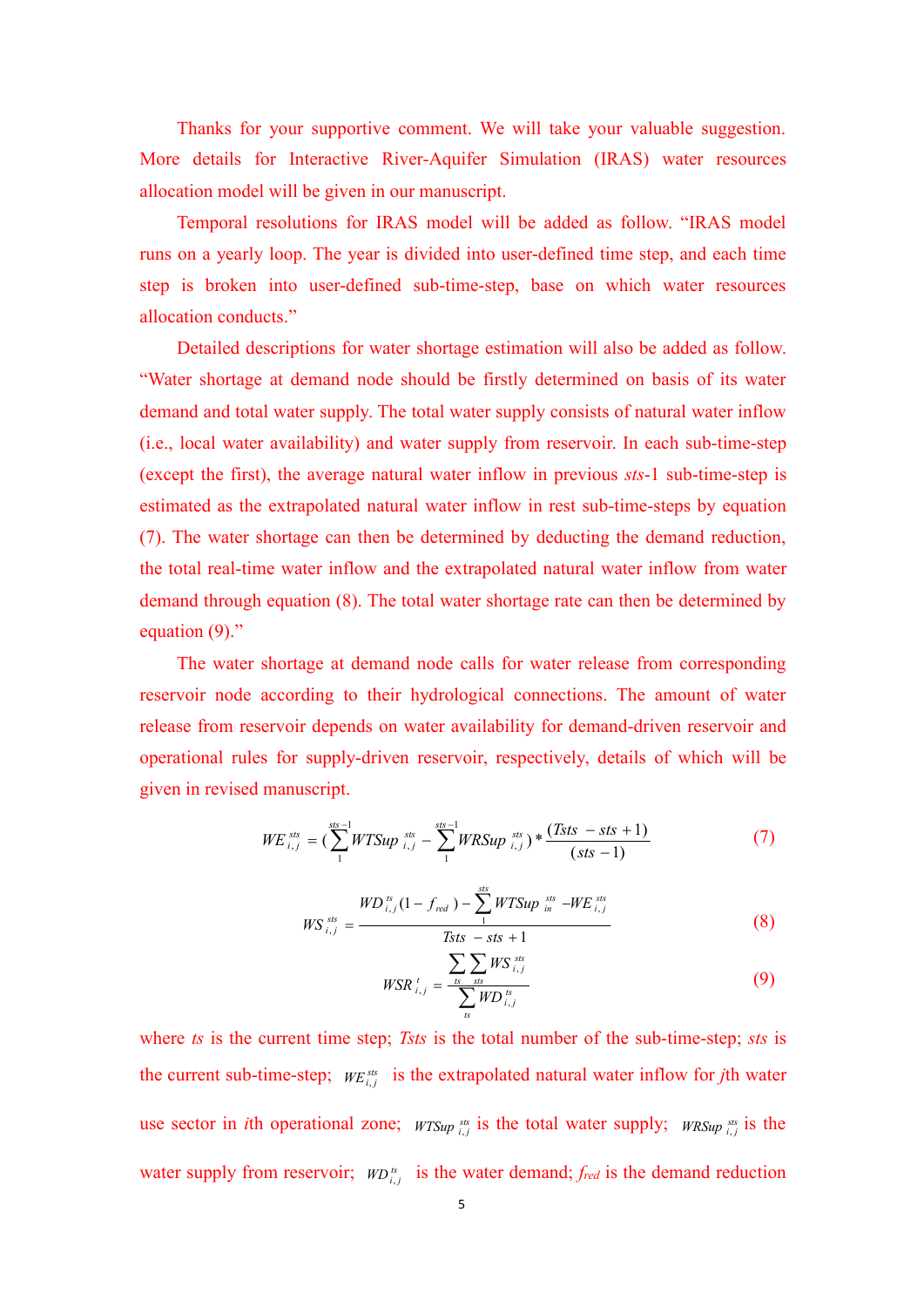factor;  $W S_{i,j}^{st}$  is the water shortage;  $W S R_{i,j}^{t}$  is the water shortage rate in *t*th year.

5. Equation 8 has the same problem as equation 5, please see comment (3).

# 5 Response:

Thanks for your supportive suggestion. We will improve the equation for energy use quota as discussed in "3.3 Response". The negative sign and feedback driven by changing rate of GDP will be removed.

6. I am a bit confused about how energy consumption is defined in this study. In equation 9, energy consumption is calculated by multiplying water supply by energy use quota, so I assume that energy use quota is defined as the energy demand for supplying per unit of water. In this case, energy consumption in this study means the energy consumed by the water supply sectors only. However, in line 319, the authors introduce the energy consumption by the steel and petrochemical sectors. I think more clarifications are needed. In addition, would the situation of energy shortage have a negative effect on water supply? There is no energy considered in equations 2-7.

## 6 Response:

Thanks for your supportive comment. We will take the valuable suggestion. We will re-build the WEFS nexus model and update the results by re-defining the energy consumption in Section 2.2

We focus on the energy consumption during water supply process to further help investigate the energy co-benefits of water resources allocation schemes (Zhao et al., 2020; Smith et al., 2016). The energy consumption for water heating and water end use is not included in this study. Energy consumption is determined by energy use quota and the amount of water supply for water use sectors (Smith et al., 2016).

Constant energy shortage can lead the increase of environmental awareness. Once the environmental awareness increases over its critical value, negative feedback on socioeconomic sectors will be triggered. The water demand will thus be decreased, and further water supply will be changed.

7. Equation 11. Similar to comment(3), technology development is supposed to benefit crop yield, but the exponential term here is dampening the crop yield. 7 Response: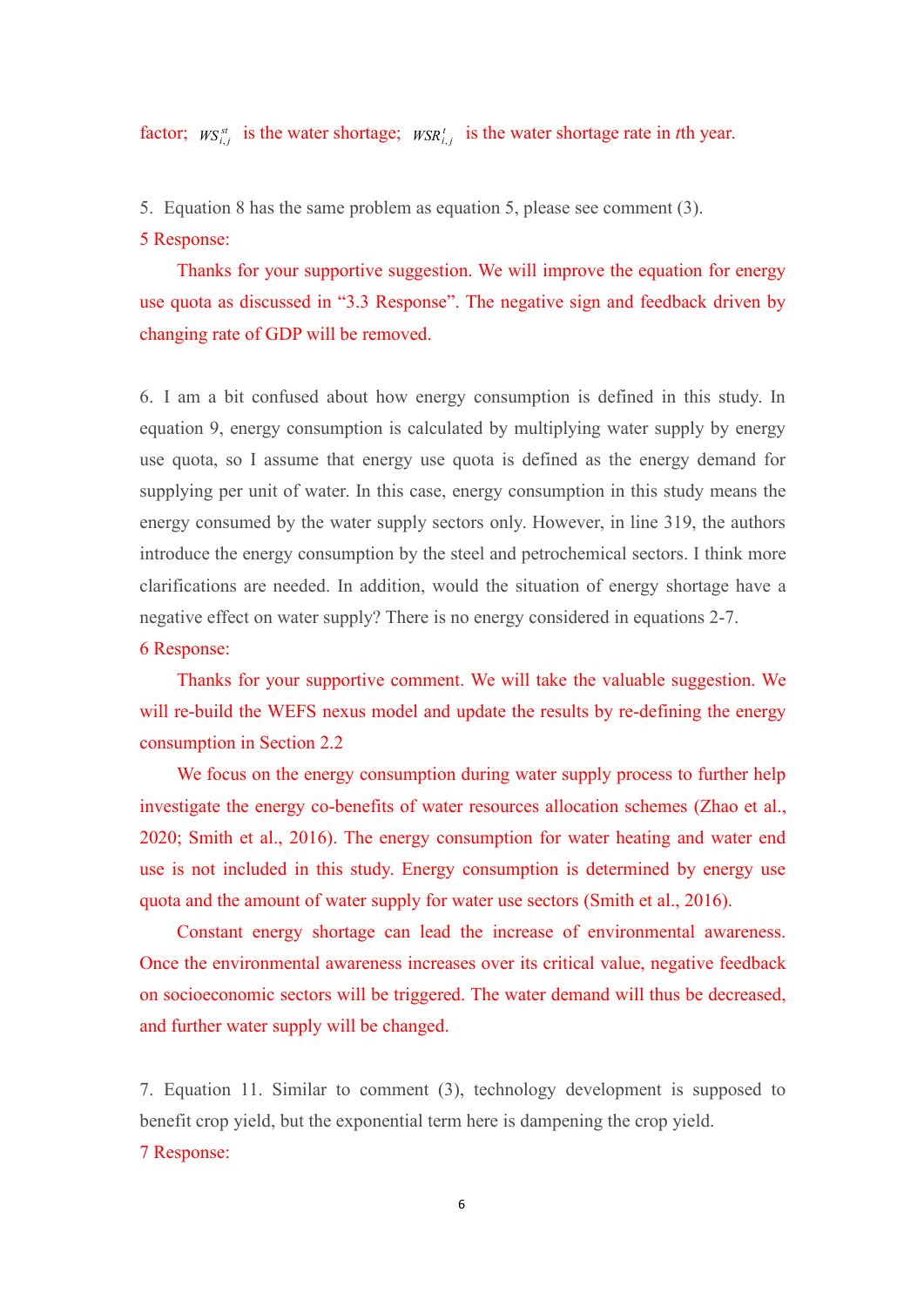Thanks for your supportive suggestion. We will improve the equation for crop yield simulation as is discussed in "3.2 Response". The crop yield is assumed to increase with decreasing rate, as the difficulty of increasing crop yield is increasing over time.

8. Environmental awareness put forward by van Emmerik et al. is intended to capture human sensitivity to environmental deterioration. In this study, the authors quantify environmental awareness by water shortage, food shortage and energy shortage (i.e., equation 14). I feel food shortage and energy shortage are more like social problems rather than environmental problems. It might be better if the authors change a name for this variable.

# 8 Response:

Thanks for your supportive suggestion. We totally agree with your opinion that "environmental awareness" describes societal perceptions of the environmental degradation within the prevailing value systems.This study is based on the concept of "environmental awareness" proposed by Van Emmerik et al. (2014). We extend water, energy and food as part of environment, which further consists of the environmental awareness in this study. As "environmental awareness" is a popular and recognized terminology in socio-hydrology, it may be difficult for find another terminology to replace "environmental awareness".

9. Equation 18, 19 and 20 should be piecewise equations. I.e., when E is smaller than Ecrit, f(E) should be zero.

#### 9 Response:

Thanks for your supportive suggestion. We will accomplish the piecewise equations for feedback functions.

10.Equation 21-23. If GDP would have an effect on water, food and energy systems, I think it might be more reasonable to use the magnitude of GDP instead of its changing rate.

#### 10 Response:

Thanks for your supportive comment. We will take this valuable suggestion. As the effects of GDP on water use quota, energy use quota and crop yield have been considered by the exponential terms, the feedback function driven by the changing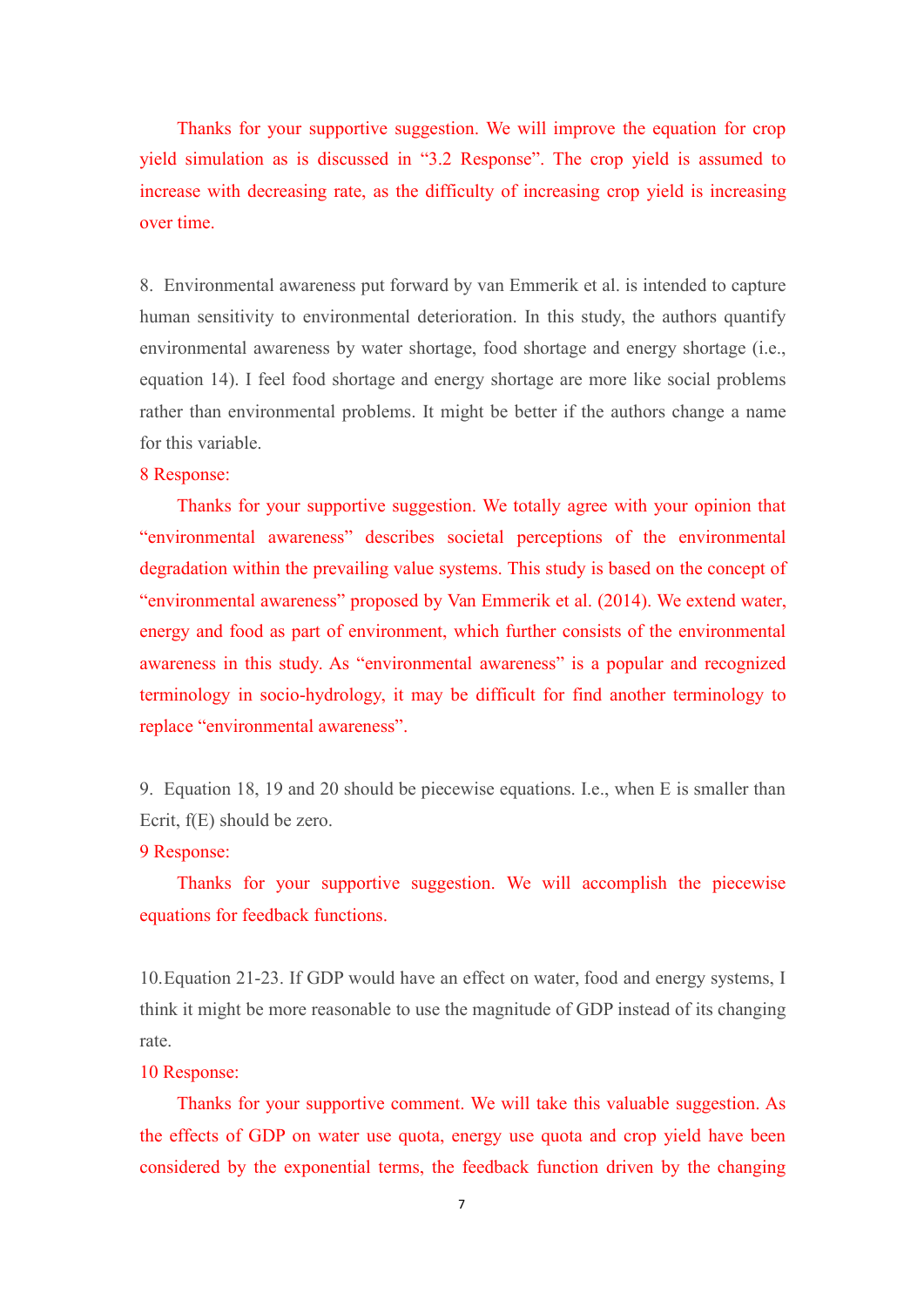rate of GDP will be removed as is discussed in "3.4 Response". We will re-build the model and update the results.

11.Section 3. Human response to the issues of water, food and energy shortages is an important aspect of the model. I suggest the authors give some observable evidences to show human adaptive response towards the mismatch between demand for and availability of water resources. for example any policy?

# 11 Response:

Thanks for your supportive suggestion. We will add the descriptions for human response to the issues from water, energy and food systems in Section 3.1 by citing supportive references as follow: "Due to population expansion, fast urbanization and rapid economic development, the local demands for water, energy and food are going to increase enormously (Zeng et al., 2021; Zhang et al., 2018). The contradictions between the increasing demands and limited resources will be intensified. Improving use efficiencies for water, energy and food in the mid-lower reaches of Hanjiang river basin is needed urgently (Zhang et al., 2018; Liu et al., 2019). The strictest water resources control system for water resources management policy, the total quantity control of water consumed policy and the energy-saving and emission-reduction policy in China are carried out in the mid-lower reaches of Hanjiang river basin to promote the spread of resources-saving technology and further improve the resources use efficiencies in water, energy and food systems. Therefore, impacts of human activities on WEF nexus should be assessed to sustain the collaborative development of the integrated system."

12.A more detailed description of figure 3 is needed.

# 12 Response:

Thanks for your supportive suggestion. More details of Figure 3 will be added in revised manuscript as follow:

The socioeconomic data (i.e., population, GDP and crop area) for water demand projection are collected based on administrative units, while the hydrological data are often collected on basis of river basins. To ensure the socioeconomic data and the hydrological data consistent in operational zones, the study area is divided into 28 operational zones based on the superimposition of administrative units and sub-basins. Based on the water connections between operational zones and river systems, study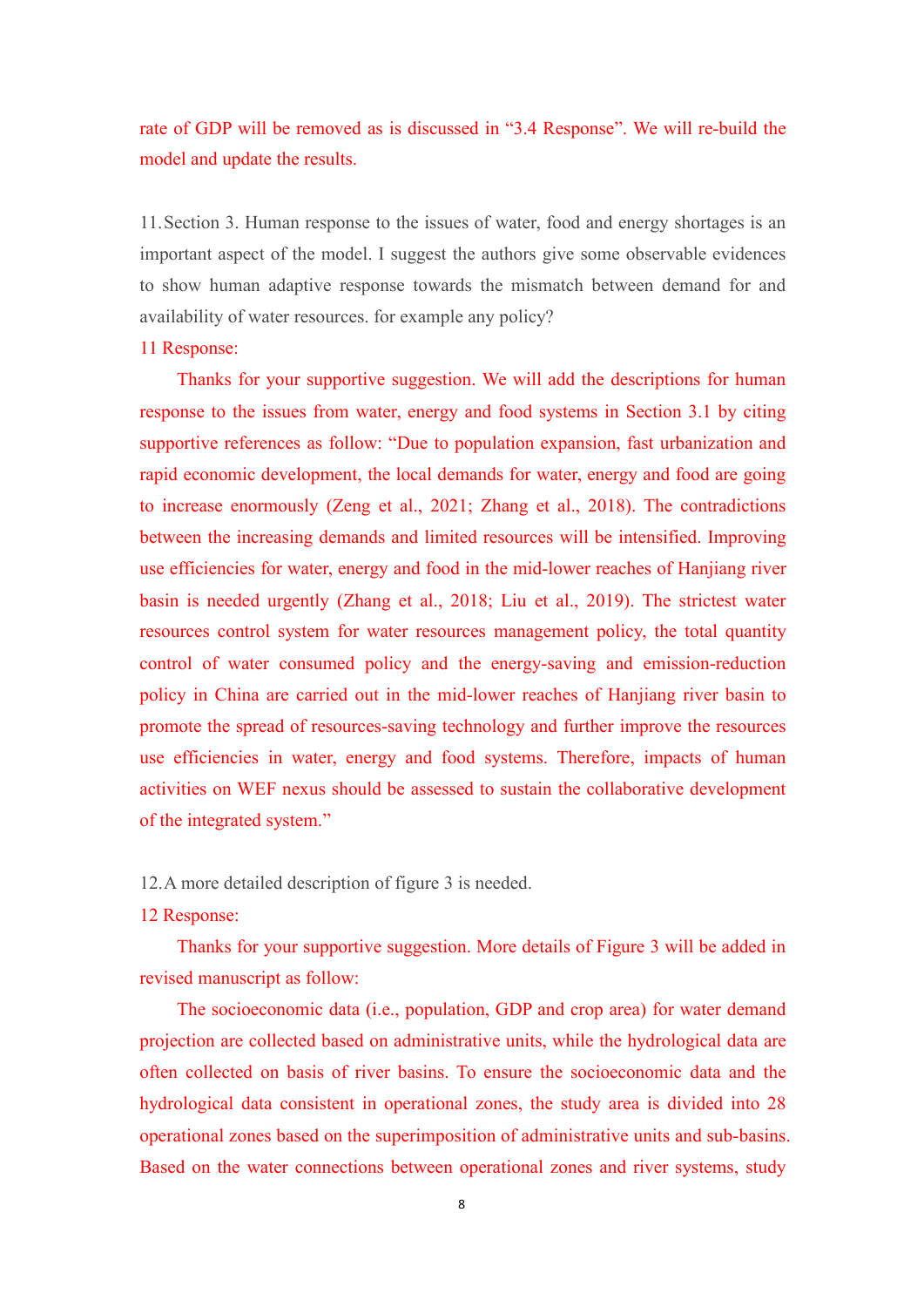area is sketched in Figure 3, including 2 water transfer project (South-North water transfer project and Changjiang-Hanjiang water transfer project), 17 reservoirs and 28 operational zones.

13.Table 2. These are parameters and they may need to be listed in table 3. In table 2, the authors may need to show the initial conditions of the state variables, i.e., population, GDP, crop area, etc.

# 13 Response:

Thanks for your supportive comment. We will take your valuable suggestion. The initial conditions so as corresponding descriptions in Table 2 will be accomplished, including population, GDP, crop area, environmental capacities and growth rates of population, GDP and crop area, water use quota, energy use quota, crop yield and their growth rates, planning energy production and planning food production.

14.Table 2 and 3 are too simple. At least the authors need to give a brief description of these parameters, as it is in table 5.

#### 14 Response:

Thanks for your supportive suggestion. We will give more detail to improve Table 2 and 3, including the notations, descriptions, units and values for the parameters.

15.There are only ten years data (i.e., 2010-2019, in yearly time step), but there are 35 parameters that need to be calibrated, which means this is a very complicated overparameterized model. I guess most of the parameters are insensitive. Perhaps an initial sensitivity analysis is needed to screen out those insensitive parameters before conducting calibration.

# 15 Response:

Thanks for your supportive suggestion. We totally agree your opinion. Indeed, we took the method as mentioned in the comment to calibrate the model.

We will add more details in model calibration in revised manuscript as follow: "Initial parameter sensitivity analysis is adopted to screen out the insensitive parameter, indicating that there are 13 insensitive parameters and 21 sensitive parameters, respectively. The setting of the insensitive parameter is on basis of expert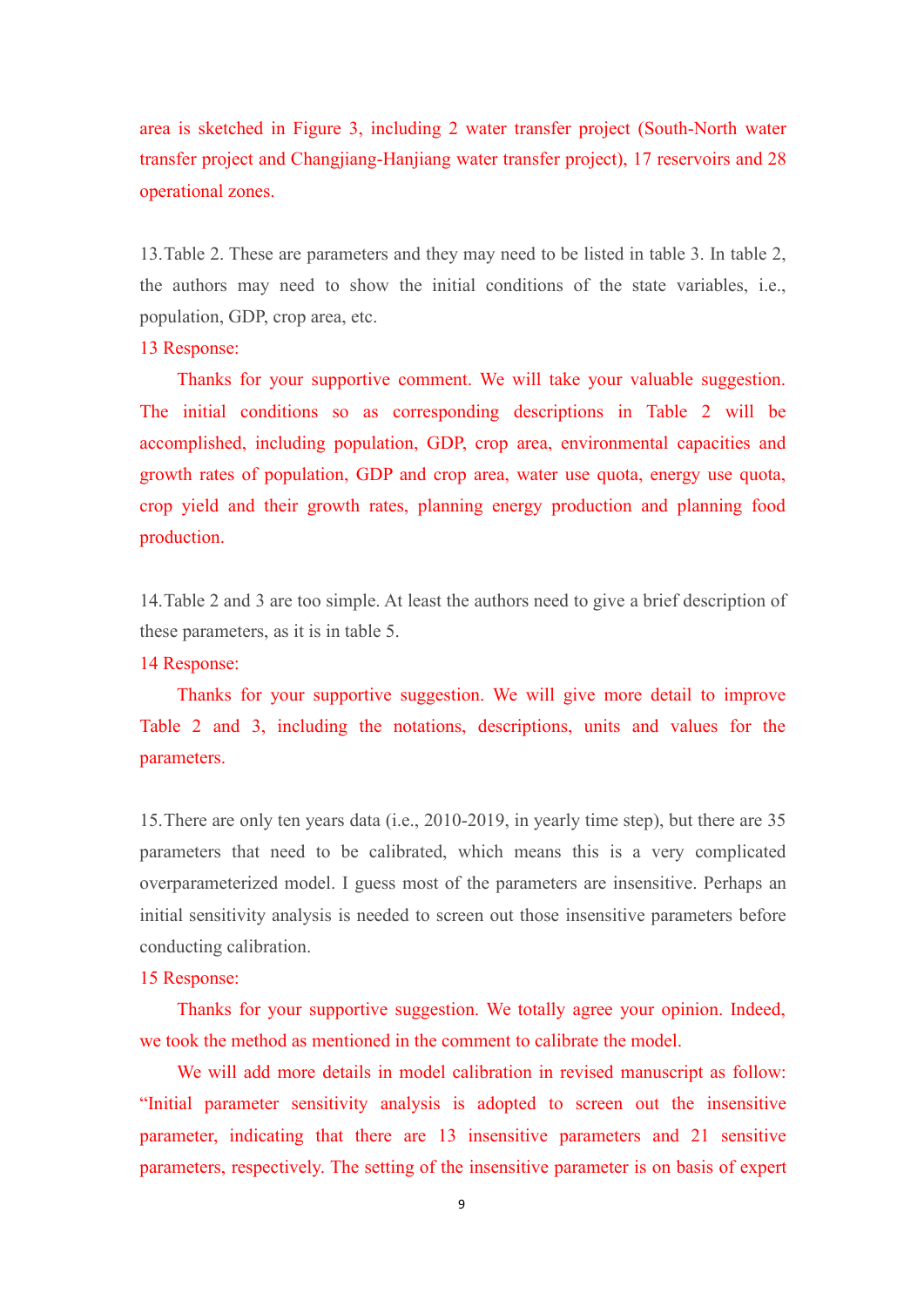knowledge and the work of Feng et al. (2019), which has been proved with good performance and suitability. The sensitive parameters in model are then calibrated by fitting the observed data."

16.Section 4.3. The authors explore the system sensitivity to seven parameters. I wonder why these seven parameters are chosen? Especially, all of them are threshold parameters. Are there any management implications obtained? I think it might be more informative if the sensitivities of the parameters related to human management actions are explored.

## 16 Response:

Thanks for your supportive suggestion. We quite agree your opinion that it's more informative if the sensitivities of the parameters related to human management actions, which indeed motivates us the parameter selection. We will add the description on the motivation for parameter selection in Section 4.3 for sensitivity analysis as follow: "As the critical values and boundary conditions of WEFS nexus are considered as vital factors for policy-makers and managers to control the integrated system so as to achieve the concordant development goals, seven parameters are selected for sensitivity analysis."

17.Table 6. I am a bit confused about how the shortage rate iscalculated. In some cases, the shortage rate is derived by dividing shortage by demand, and in some cases it is not. For example, in scenario I, the shortage of rural users is 0, why the shortage rate is 0.23%?

#### 17 Response:

Thanks for your supportive suggestion. The water shortage is  $0.347$  million m<sup>3</sup>  $(151*0.23\% = 0.374)$ . And it's rounded down to 0.

# Additional minor comments:

18.Line 63. The authors claim that system of systems model and agent-based model do not consider the feedbacks of integrated systems. I do not think this is true.A more appropriate literature review may be needed.

## 18 Response:

Thank for your supportive suggestion. We quite agree with your opinion that system of systems model and agent-based model have also considered the feedback in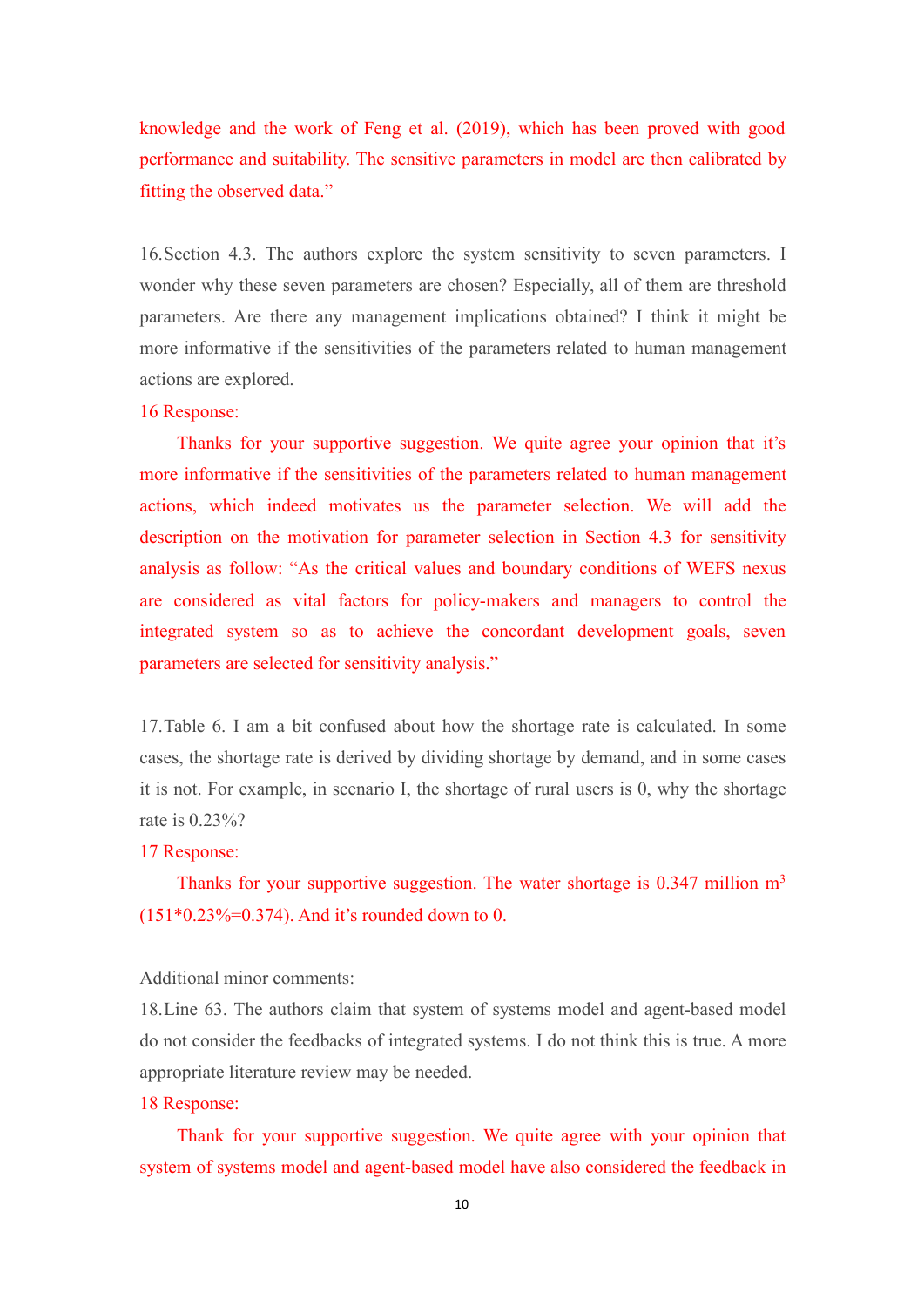solving WEF nexus. As is discussed in introduction, system dynamic model is a more appropriate and efficient tool to describe the feedback among variables, when compared with system of systems model and the agent-based model, which prefers to focus on optimization and pre-defined rules, respectively.

19.In equation 4, crop area isdenoted by A, but in equation 12, it is denoted by CA. please make it consistent.

# 19 Response:

Thank for your supportive suggestion. The equations for crop area simulation will be improved to keep the notations consistent.

20.Line 251. The authors claim that environmental awareness proposed by van Emmerik et al. is more specific than community sensitivity.This is not the case. In fact, community sensitivity is proposed by Elshafei et al. through a more extensive literature review, and it is considered more sophisticated and is used more widely.

## 20 Response:

Thank for your supportive suggestion. We will improve the description on social state variable selection in Section 2.4 as follow:

"Environmental awareness describes societal perceptions of the environmental degradation within the prevailing value systems (Feng et al., 2019; Feng et al., 2016; Roobavannan et al., 2018; Van Emmerik et al., 2014). Community sensitivity indicates people's attitudes towards not only the environment control but also the environmental restoration (Chen et al., 2016; Elshafei et al., 2014; Roobavannan et al., 2018). As this study focuses on human sensitivity on environmental degradation, environmental awareness on basis of the concept in the work of Van Emmerik et al. (2014) is adopted as social state variable."

21. Figure 4. Please try not to use abbreviations in the figure. It is very difficult to read.

# 21 Response:

Thank for your supportive suggestion. Abbreviations in Figure 4 will be avoided.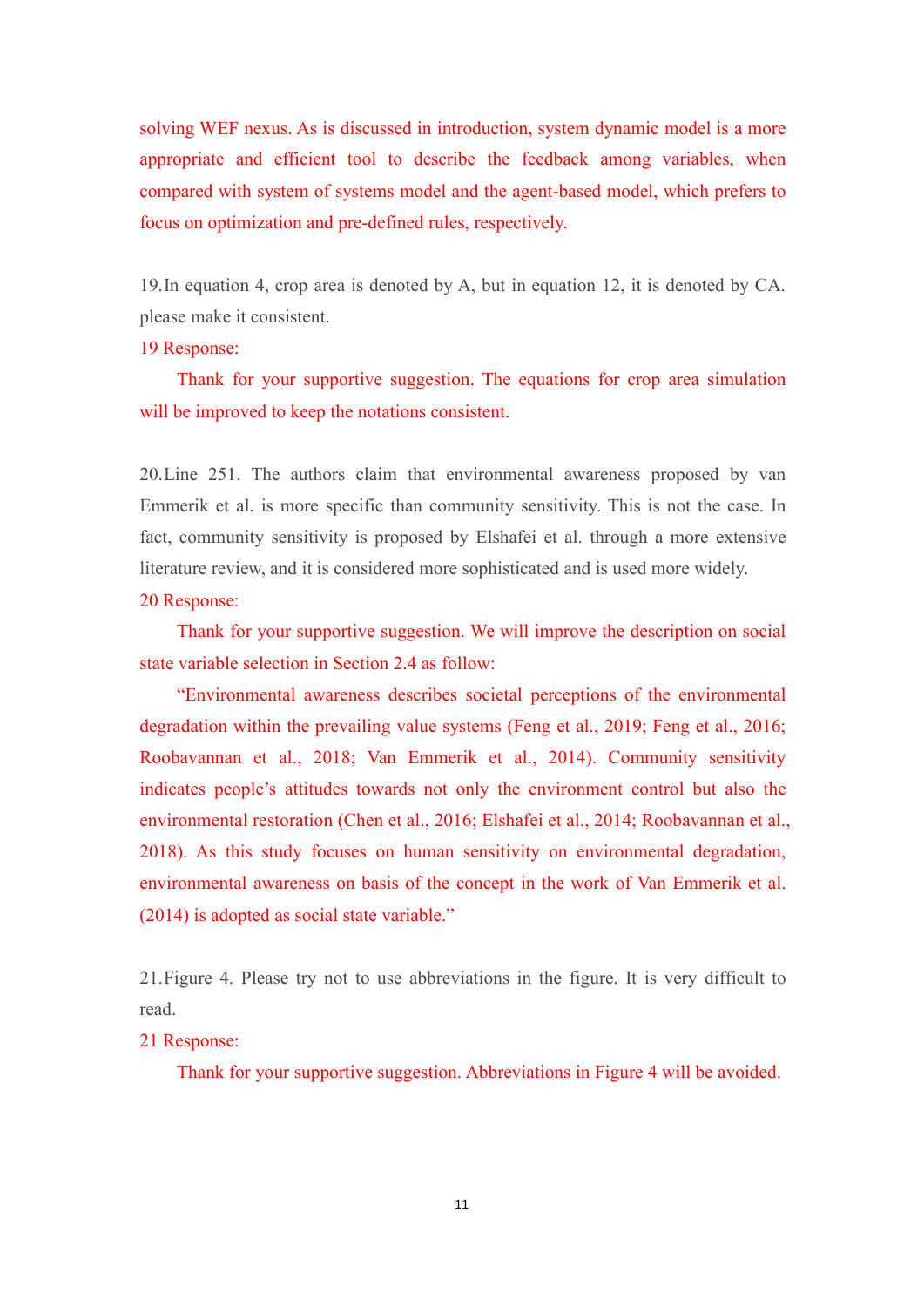22.I notice that in some places, the authors use the word "resilience". This is a complex concept, and as it is not the focus of this study, I suggest the authors use some simpler words.

#### 22 Response:

Thank for your supportive suggestion. We will replace "resilience" and "resilient" with other appropriate words in the paper.

# **References**

- Chen, X., Wang, D., Tian, F., and Sivapalan, M.: From channelization to restoration: Sociohydrologic modeling with changing community preferences in the Kissimmee River Basin, Florida, Water Resour. Res., 52, 1227-1244, 10.1002/2015wr018194, 2016.
- Elshafei, Y., Sivapalan, M., Tonts, M., and Hipsey, M. R.: A prototype framework for models of socio-hydrology: identification of key feedback loops and parameterisation approach, Hydrology and Earth System Sciences, 18, 2141-2166, 10.5194/hess-18-2141-2014, 2014.
- Feng, M., Liu, P., Li, Z., Zhang, J., Liu, D., and Xiong, L.: Modeling the nexus across water supply, power generation and environment systems using the system dynamics approach: Hehuang Region, China, Journal of Hydrology, 543, 344-359, 10.1016/j.jhydrol.2016.10.011, 2016.
- Feng, M., Liu, P., Guo, S., Yu, D. J., Cheng, L., Yang, G., and Xie, A.: Adapting reservoir operations to the nexus across water supply, power generation, and environment systems: An explanatory tool for policy makers, Journal of Hydrology, 574, 257-275, 10.1016/j.jhydrol.2019.04.048, 2019.
- Hritonenko, N. and Yatsenko, Y.: Mathematical Modeling in Economics, Ecology and the Environment, Kluwer Academic Publishers, Dordrecht/Boston/London1999.
- Liu, D., Guo, S., Liu, P., Xiong, L., Zou, H., Tian, J., Zeng, Y., Shen, Y., and Zhang, J.: Optimisation of water-energy nexus based on its diagram in cascade reservoir system, Journal of Hydrology, 569, 347-358, 10.1016/j.jhydrol.2018.12.010, 2019.
- Roobavannan, M., van Emmerik, T. H. M., Elshafei, Y., Kandasamy, J., Sanderson, M. R., Vigneswaran, S., Pande, S., and Sivapalan,M.: Norms and values in sociohydrological models, Hydrology and Earth System Sciences, 22, 1337-1349, 10.5194/hess-22-1337-2018, 2018.
- Smith, K., Liu, S., Liu, Y., Savic, D., Olsson, G., Chang, T., and Wu, X.: Impact of urban water supply on energy use in China: a provincial and national comparison, Mitigation and Adaptation Strategies for Global Change, 21, 1213-1233, 10.1007/s11027-015-9648-x, 2016.
- Van Emmerik, T. H. M., Li, Z., Sivapalan, M., Pande, S., Kandasamy, J., Savenije, H. H. G., Chanan, A., and Vigneswaran, S.: Socio-hydrologic modeling to understand and mediate the competition for water between agriculture development and environmental health: Murrumbidgee River basin, Australia, Hydrology and Earth System Sciences, 18, 4239-4259, 10.5194/hess-18-4239-2014, 2014.